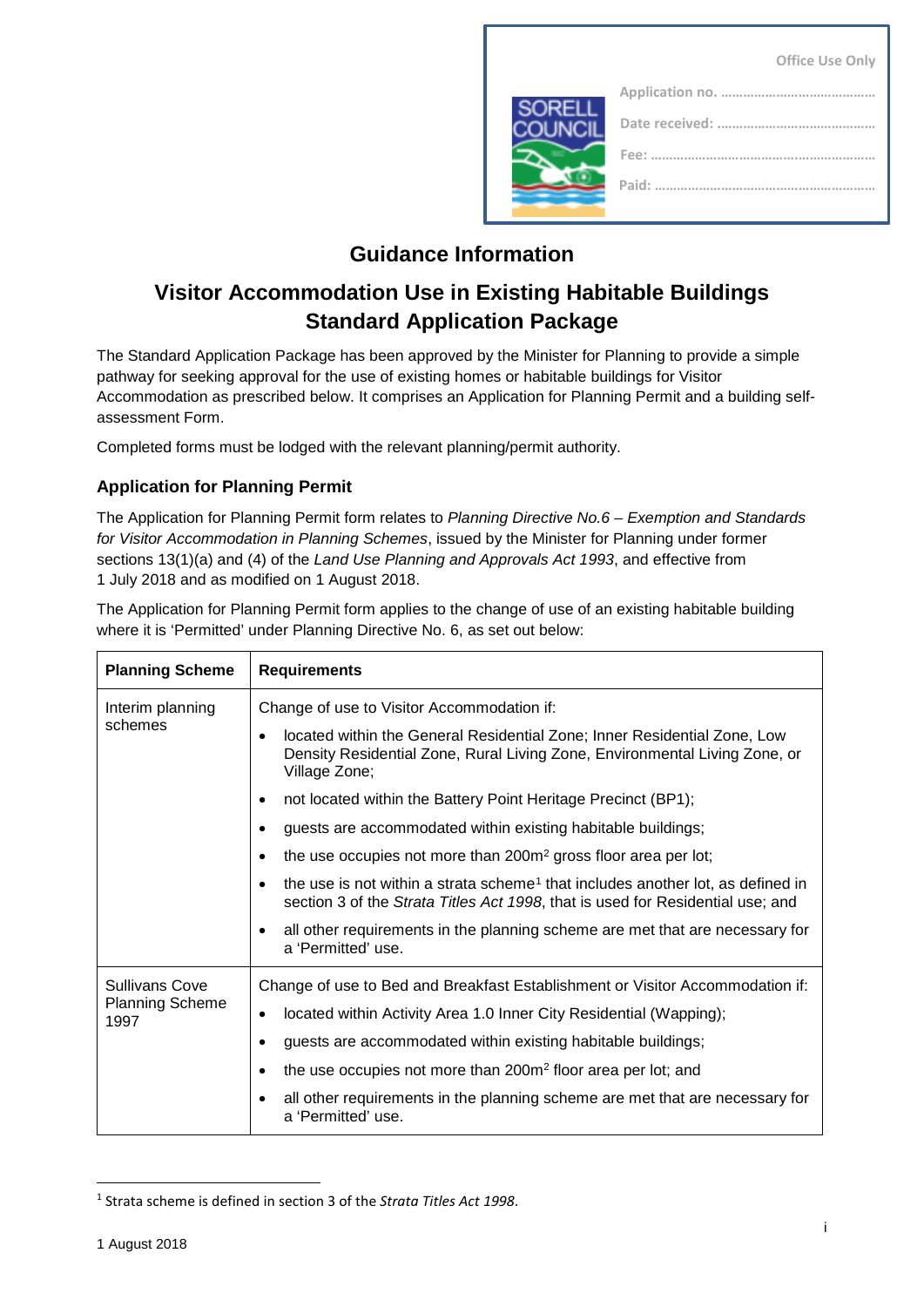The Application for Planning Permit form does not apply if:

| <b>Planning Scheme</b>                                  | <b>Exempt Qualification</b>                                                                   |     |                                                                                                                               |
|---------------------------------------------------------|-----------------------------------------------------------------------------------------------|-----|-------------------------------------------------------------------------------------------------------------------------------|
| Interim planning<br>schemes                             | Visitor Accommodation use in a<br>dwelling (including an ancillary<br>dwelling) if            | (i) | it is used by the owner or<br>occupier as their main place of<br>residence, and only let while<br>the owner or occupier is on |
| <b>Flinders Planning</b><br>Scheme 2000                 | Visitor Accommodation use in a<br>House, House and Ancillary<br>Apartment or Grouped House if |     | vacation or temporarily absent;<br>or<br>(ii) it is used by the owner or                                                      |
| <b>Sullivans Cove</b><br><b>Planning Scheme</b><br>1996 | <b>Bed and Breakfast Establishment</b><br>or Visitor Accommodation uses in<br>a dwelling if   |     | occupier as their main place of<br>residence, and visitors are<br>accommodated in not more<br>than 4 bedrooms.                |

 $\triangleright$  the use is exempt from requiring a planning permit under Planning Directive No.6, as set out below:

 $\triangleright$  the use requires a 'Discretionary' planning permit under the planning scheme. For example, a change of use to Visitor Accommodation that does meet the requirements for a 'Permitted' use under Planning Directive No. 6, or other provisions in the planning scheme apply requiring discretionary assessment, such as off-street parking, bushfire planning, heritage, or non-residential use standards in zones (e.g. external lighting requirements).

Applicants should use the standard Council planning application form.

 $\triangleright$  other uses or if any development (not otherwise exempt) is proposed, in addition to the change of use to Visitor Accommodation.

Applicants should use the standard Council planning application form.

#### **Building self-assessment form**

The building self-assessment form is mandated under the *Director's Determination – Short or Medium Term Visitor Accommodation*, issued by the Director of Building Control under section 20(1)(e) of the *Building Act 2016*, and effective from 1 July 2018.

This Determination applies only to existing dwellings or residential premises where a fee is being charged for the use of short or medium term visitor accommodation.

The building self-assessment form must be completed in the following situations where the property is used or intended to be used as visitor accommodation:

- $\triangleright$  owner occupiers of residential premises of more than four bookable rooms, or
- $\triangleright$  investment properties or shacks (not occupied by the owner) that have a gross floor area of not more than 200m2 used for visitor accommodation.

The building self-assessment form requires the owner or occupier to declare that the property meets the minimum building standards with respect to an occupancy permit, plumbing, and essential building services.

The Determination and the building self-assessment form apply, irrespective of the planning requirements. The planning and building requirements are mutually exclusive. If any premises intended to be let for short-term visitor accommodation is a lot in a strata title scheme, and any other premises in that scheme are occupied as a residence by long term residents, the proponent is not permitted to use the building selfassessment process, unless the premises is located within Activity Area 1.0 Inner City Residential (Wapping) under the Sullivans Cove Planning Scheme 1997.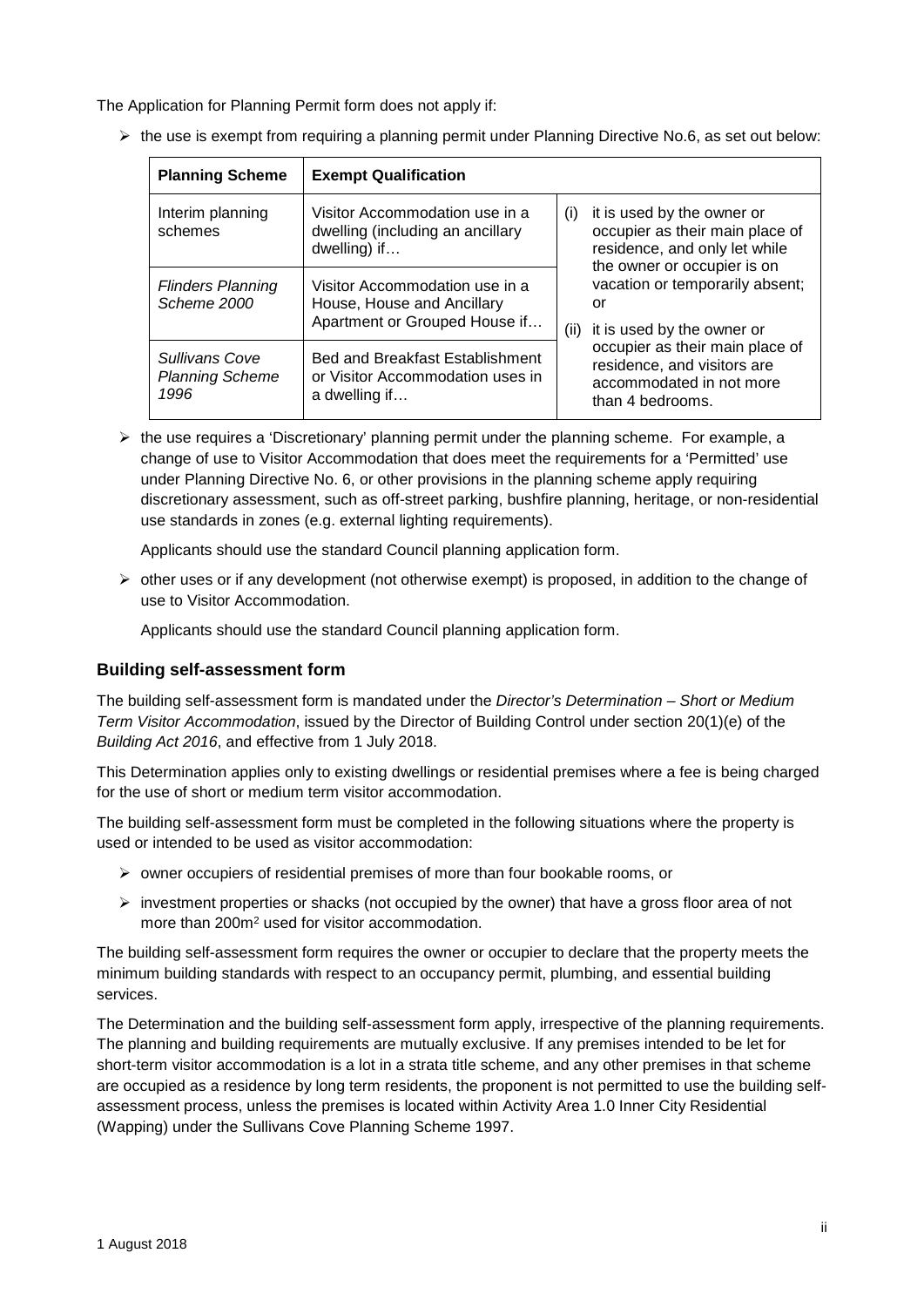## **APPLICATION FOR PLANNING PERMIT CHANGE OF USE TO VISITOR ACCOMMODATION**

## **Section 58 of** *Land Use Planning and Approvals Act 1993*

| То:             | <b>Planning Authority</b> |
|-----------------|---------------------------|
| The Proposal:   |                           |
| (Must tick one) |                           |

#### **Interim Planning Schemes:**

Change of use to Visitor Accommodation if:

- guests are accommodated in existing habitable buildings;
- the use has a gross floor area of not more than 200m<sup>2</sup> per lot;
- the use is not within a strata scheme<sup>[2](#page-2-0)</sup> that includes another lot, as defined in section 3 of the *Strata Titles Act 1998*, that is used for Residential use; and
- the land is within one of the following zones:
	- o General Residential;
	- o Inner Residential, excluding land within the Battery Point Heritage Precinct 1 (BP1);
	- o Low Density Residential;
	- o Rural Living;
	- o Environmental Living;
	- o Village.



### **Sullivans Cove Planning Scheme 1997:**

Change of use to Bed and Breakfast Establishment or Visitor Accommodation, where guests are accommodated in existing habitable buildings and the use has a floor area of not more than 200m<sup>2</sup> per lot, and the land is within the Activity Area 1.0 Inner City Residential (Wapping).

#### **Description:**

Brief description of the proposed change of use, including whether the whole or part of the building(s) are to be used:

|                             | Applicant: Who is making the application? |              |
|-----------------------------|-------------------------------------------|--------------|
| <b>Applicant Name:</b>      |                                           |              |
| Business /<br>Company Name: |                                           |              |
| Postal Address:             |                                           | Phone<br>No: |
|                             |                                           |              |
| Email address:              |                                           |              |

Form approved pursuant to section 51(1AA) of the *Land Use Planning and Approvals Act 1993*

<span id="page-2-0"></span><sup>&</sup>lt;sup>2</sup> Strata scheme means the complex of lots and common property (together with the system of administration and management) created on the registered strata plan.

Application for Planning Permit for Change of Use to Visitor Accommodation 1 06 1 of 3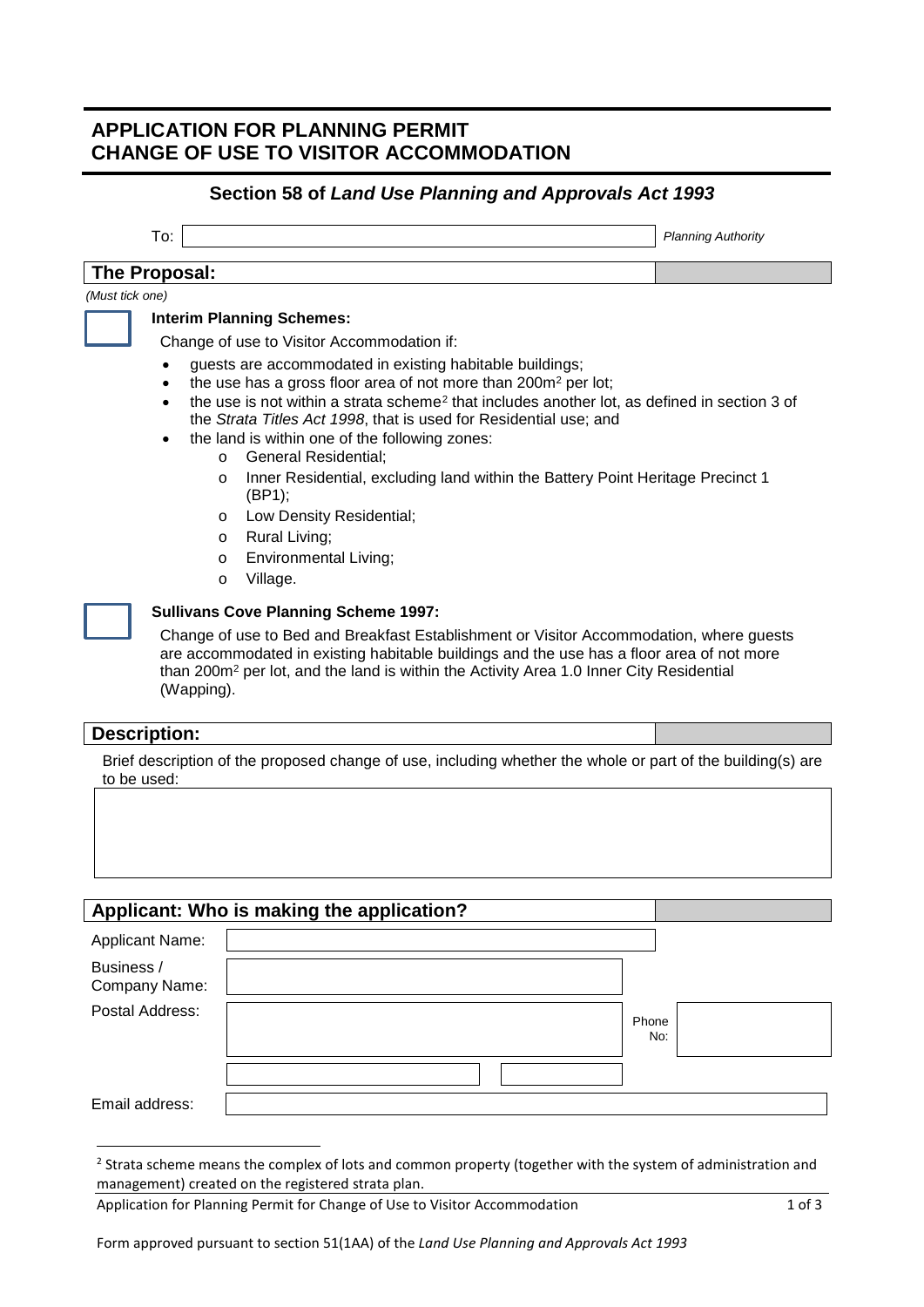| the proposed change of use             | The Land: Detail address and title particulars of the land for                                                 |                                                    |      |
|----------------------------------------|----------------------------------------------------------------------------------------------------------------|----------------------------------------------------|------|
| <b>Street Address:</b>                 |                                                                                                                |                                                    |      |
|                                        |                                                                                                                |                                                    |      |
| Certificate of Title<br>Reference No.  |                                                                                                                |                                                    |      |
|                                        | Describe the way the land is used now:                                                                         |                                                    |      |
|                                        |                                                                                                                |                                                    |      |
| applicant's ownership                  | The Owner: Owner's name and address, if land is not in                                                         |                                                    |      |
|                                        | (If more than one owner, all names and addresses must be provided)                                             |                                                    |      |
| Owner Name:                            |                                                                                                                |                                                    |      |
| Business /<br>Company Name:            |                                                                                                                |                                                    |      |
| Postal Address:                        |                                                                                                                | Phone                                              |      |
|                                        |                                                                                                                |                                                    | No:  |
|                                        |                                                                                                                |                                                    |      |
| Email address:                         |                                                                                                                |                                                    |      |
|                                        | The Applicant: Is the applicant the owner of the land?                                                         |                                                    |      |
| (Must tick one)                        |                                                                                                                |                                                    |      |
|                                        | Yes - please complete Section A below.                                                                         |                                                    |      |
|                                        | No - please complete Section B below, and if relevant Sections C and D.                                        |                                                    |      |
| <b>Section A: Owner's Verification</b> |                                                                                                                |                                                    |      |
| I/we am/are the owner(s) of the land.  |                                                                                                                |                                                    |      |
| Owner(s):                              | Name: [print]                                                                                                  | Signed                                             | Date |
|                                        |                                                                                                                |                                                    |      |
|                                        | <b>Section B: Applicant's Verification</b>                                                                     |                                                    |      |
| to make this application.              | I/we, the applicant declare that the owner /each of the owners of the land have been notified of the intention |                                                    |      |
| Applicant:                             | Name: [print]                                                                                                  | Signed                                             | Date |
|                                        | Section C: If the application involves land owned or administered by a council                                 |                                                    |      |
| The                                    |                                                                                                                | consents to the making of this permit application. |      |
|                                        | Name: [print]                                                                                                  | Signed                                             | Date |
| General<br>Manager:                    |                                                                                                                |                                                    |      |

Application for Planning Permit for Change of Use to Visitor Accommodation 2 of 3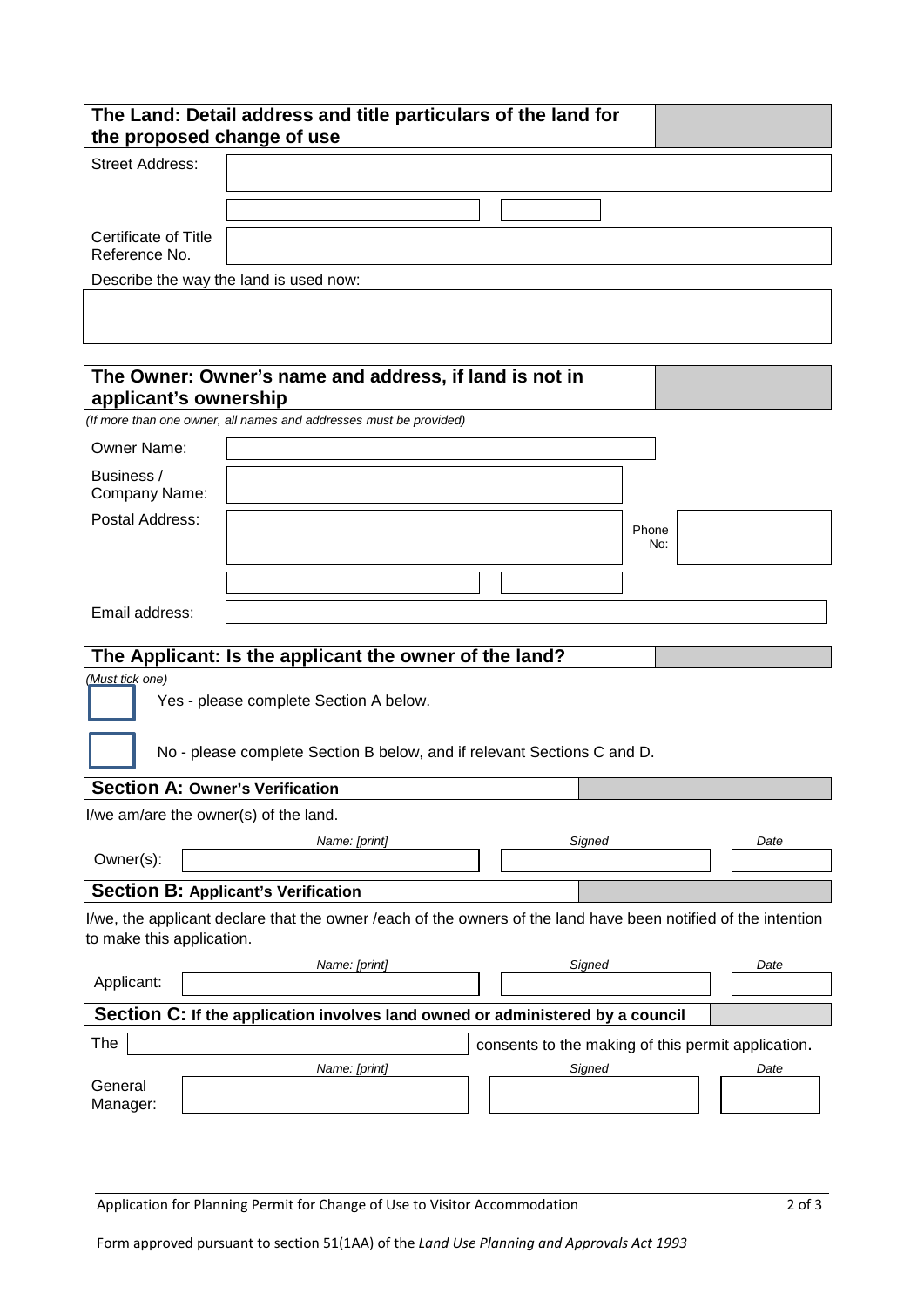#### **Section D: If the application involves land owned or administered by the Crown**

The application must be signed by the Minister or relevant delegate responsible for the land and accompanied with written permission.

## **Declaration (to be completed for all applications)**

I declare that the information I have given in this permit application to be true and correct to the best of my knowledge.

Applicant:

#### **Personal Information Protection Statement**

*Name: [print] Signed Date*

As required under the *Personal Information Protection Act 2004*

- 1. Personal information is managed in accordance with the *Personal Information Protection Act 2004* and may be accessed by the individual to whom it relates, on request to the relevant planning authority.
- 2. Information can be used for other purposes permitted by the *Local Government Act 1993* and regulations made by or under that Act, and, if necessary, may be disclosed to other public sector bodies, agents or contractors of the relevant planning authority.

#### **Planning Application Checklist**

The Planning Authority requires the following to assess this Planning Application, with all documentation provided as required by the planning authority:

- (a) Completed Planning Application Form all relevant sections filled in and signed by land owner (if required) and applicant.
- (b) A copy of the current certificate of title for all land to which the permit sought is to relate (available from Service Tasmania or from [www.thelist.tas.gov.au](http://www.thelist.tas.gov.au/) ).
- (c) Either:
	- $(i)$  a basic floor plan of the existing habitable building(s) to scale, including identification of the gross floor area for the proposed change of use to visitor accommodation, or
	- (ii) a signed declaration by the applicant confirming the area of the existing habitable building(s) for the proposed change of use to visitor accommodation has a gross floor area $3$  of not more than 200m2
- (d) Payment of the prescribed fee (up to \$250.00).

Failure to provide the required information may result in your application not being able to be accepted or processed.

<span id="page-4-0"></span><sup>&</sup>lt;sup>3</sup> Or floor area in the case of the Sullivans Cove Planning Scheme 1997.

Application for Planning Permit for Change of Use to Visitor Accommodation 3 of 3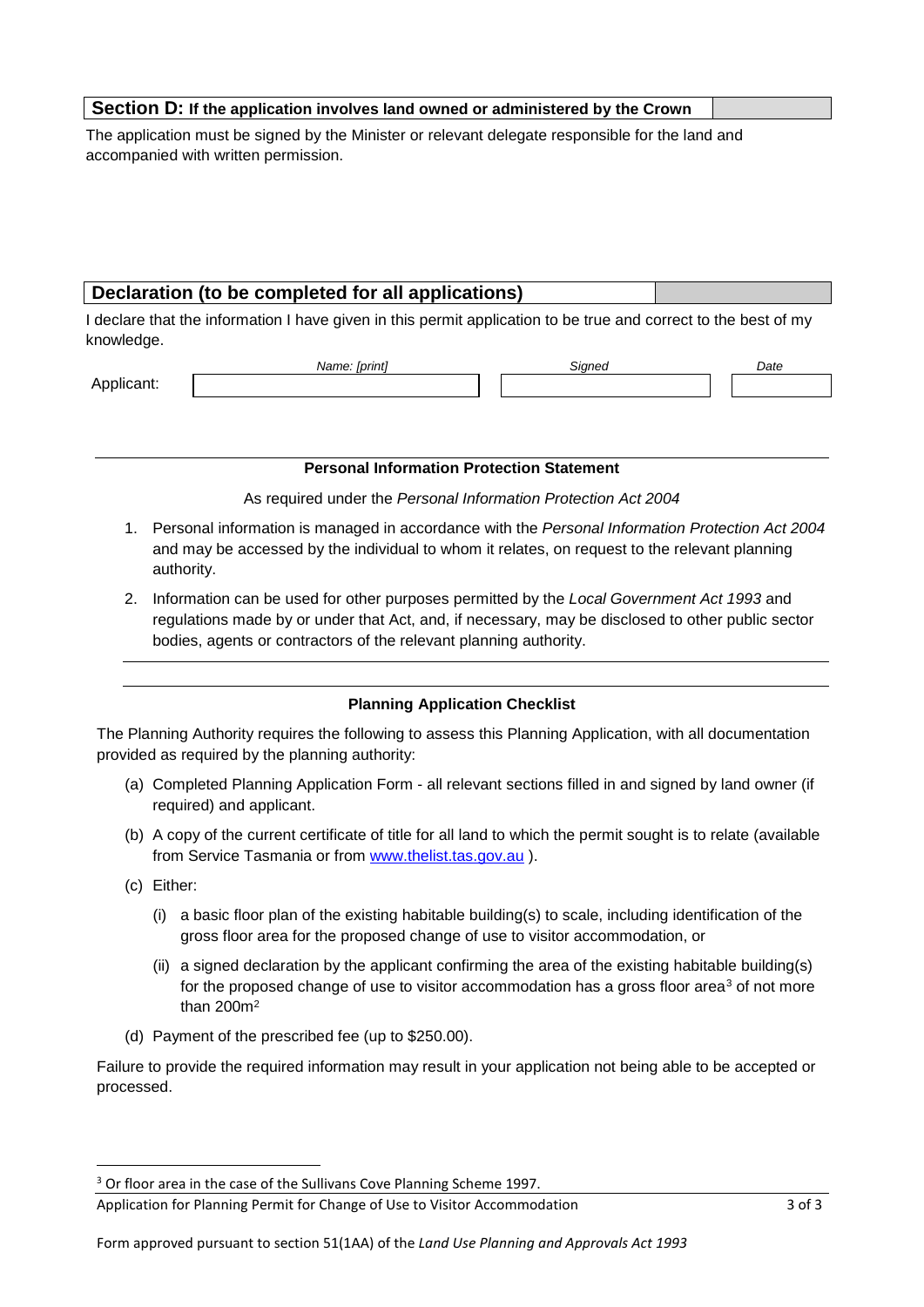## **BUILDING SELF-ASSESSMENT FORM**

## **Director's Determination – Short or Medium Term Visitor Accommodation**

## **Section 20(1)(e) of** *Building Act 2016*

This building self-assessment form must be completed in the following situations where the property is used or intended to be used for visitor accommodation, and a fee is being charged for such use:

- $\triangleright$  owner occupiers of residential premises of more than four bookable rooms, or
- $\triangleright$  investment properties or shacks (not occupied by the owner) that have a gross floor area of not more than 200m2 per lot used for visitor accommodation.

The completed form must be lodged with the relevant Permit Authority.

If any premises intended to be let for short-term visitor accommodation is a lot in a strata title scheme, and any other premises in that scheme are occupied as a residence by long term residents, the proponent is not permitted to use the building self-assessment process, unless the premises is located within Activity Area 1.0 Inner City Residential (Wapping) under the Sullivans Cove Planning Scheme 1997.

| To:                                                |                                                                                                      |                | <b>Permit Authority</b> |      |
|----------------------------------------------------|------------------------------------------------------------------------------------------------------|----------------|-------------------------|------|
|                                                    |                                                                                                      | <b>Address</b> |                         |      |
|                                                    |                                                                                                      |                | Suburb/postcode         |      |
| <b>Owner / Occupier details:</b>                   |                                                                                                      |                |                         |      |
| (Only an owner or occupier may complete this form) |                                                                                                      |                |                         |      |
| Owner / Occupier:<br>(Delete one not applicable)   |                                                                                                      |                |                         |      |
| Postal Address:                                    |                                                                                                      |                | Phone<br>No:            |      |
|                                                    |                                                                                                      |                |                         |      |
| Email address:                                     |                                                                                                      |                |                         |      |
| <b>Accommodation:</b>                              | Address of Property used or intended to be used for Visitor                                          |                |                         |      |
| <b>Street Address:</b>                             |                                                                                                      |                |                         |      |
|                                                    |                                                                                                      |                |                         |      |
| Certificate of Title<br>Reference No.              |                                                                                                      |                |                         |      |
| <b>Owner / Occupier Declaration:</b>               |                                                                                                      |                |                         |      |
| building requirements, as set out below:           | I/we, as the owner / occupier of the property, declare that the property meets the following minimum |                |                         |      |
|                                                    | Name: [print]                                                                                        | Signed         |                         | Date |
| Owner/Occupier:                                    |                                                                                                      |                |                         |      |

*(Delete one not applicable)*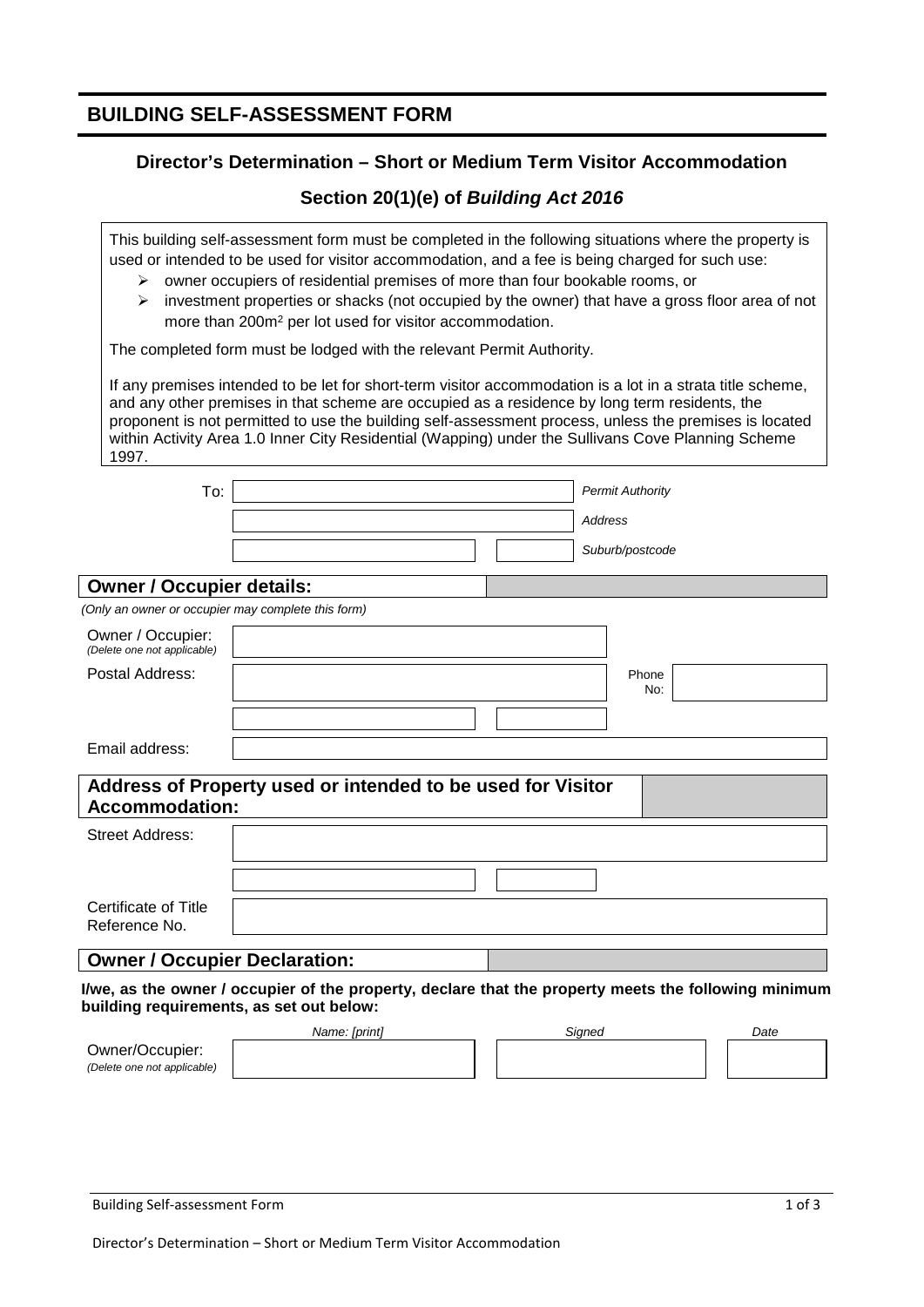|                  | <b>Occupancy Permit:</b>                                                                                                                                                                                                                                                                                                |
|------------------|-------------------------------------------------------------------------------------------------------------------------------------------------------------------------------------------------------------------------------------------------------------------------------------------------------------------------|
| (Must tick one)  |                                                                                                                                                                                                                                                                                                                         |
|                  | The owner or occupier is to declare that -                                                                                                                                                                                                                                                                              |
| (a)              | if an occupancy permit has been issued, the premises is fit for occupation consistent with<br>that permit, and the maximum number of occupants stated on the permit will not be<br>exceeded;                                                                                                                            |
| <b>OR</b>        |                                                                                                                                                                                                                                                                                                                         |
| (b)              | an occupancy permit or occupancy certificate was not required (as the premises was<br>constructed / altered before 1994).                                                                                                                                                                                               |
| <b>Plumbing:</b> |                                                                                                                                                                                                                                                                                                                         |
|                  | (Must tick (a) or (b) and (c) or (d))<br>The owner or occupier is to declare that -                                                                                                                                                                                                                                     |
| (a)              | the premises is connected to a reticulated sewerage system;                                                                                                                                                                                                                                                             |
| <b>OR</b>        |                                                                                                                                                                                                                                                                                                                         |
| (b)              | the premises is connected to an on-site wastewater management system that:                                                                                                                                                                                                                                              |
|                  | is in good working order and will be maintained to perform to the same standard as it<br>was designed; and                                                                                                                                                                                                              |
|                  | has a land application distribution area designed, installed and in good serviceable<br>٠<br>condition; and                                                                                                                                                                                                             |
|                  | the maximum number of occupants of the premises the system is designed for is not<br>exceeded; and                                                                                                                                                                                                                      |
|                  | there is a maintenance contract in place for the servicing of the system.                                                                                                                                                                                                                                               |
| (c)              | the premises is connected to a reticulated drinking water supply system;                                                                                                                                                                                                                                                |
| <b>OR</b>        |                                                                                                                                                                                                                                                                                                                         |
| (d)              | a private drinking water supply (including from a tank, well, dam, etc.) is provided for the<br>premises that meets the requirements of the Public Health Act 1997.                                                                                                                                                     |
|                  | <b>Essential Building Services:</b>                                                                                                                                                                                                                                                                                     |
| (Must tick one)  |                                                                                                                                                                                                                                                                                                                         |
|                  | The owner or occupier is to declare that -                                                                                                                                                                                                                                                                              |
| (a)              | regarding Essential Building Services, the premises has an approved schedule of<br>maintenance, and fire safety features are maintained in accordance with Part 7<br>(regulations 72 to 78) of the Building Regulations 2016 and the Director's Maintenance of<br>Prescribed Essential Building Services Determination; |
| <b>OR</b>        |                                                                                                                                                                                                                                                                                                                         |
| (b)              | the premises is not required to have an approved essential maintenance schedule, but<br>the following fire safety features are installed and maintained in accordance with<br>manufacturer's instructions:                                                                                                              |
|                  | a smoke alarm with a 10-year non-removable lithium battery, or<br>a hard wired smoke alarm (and are interconnected where there is more than one<br>٠<br>alarm fitted);                                                                                                                                                  |
|                  | (a) if any storey of the premises contains a bedroom $-$<br>installed in every corridor, or hallway, situated in the storey, that is associated<br>(i)<br>with a bedroom; and                                                                                                                                           |

Building Self-assessment Form 2 of 3